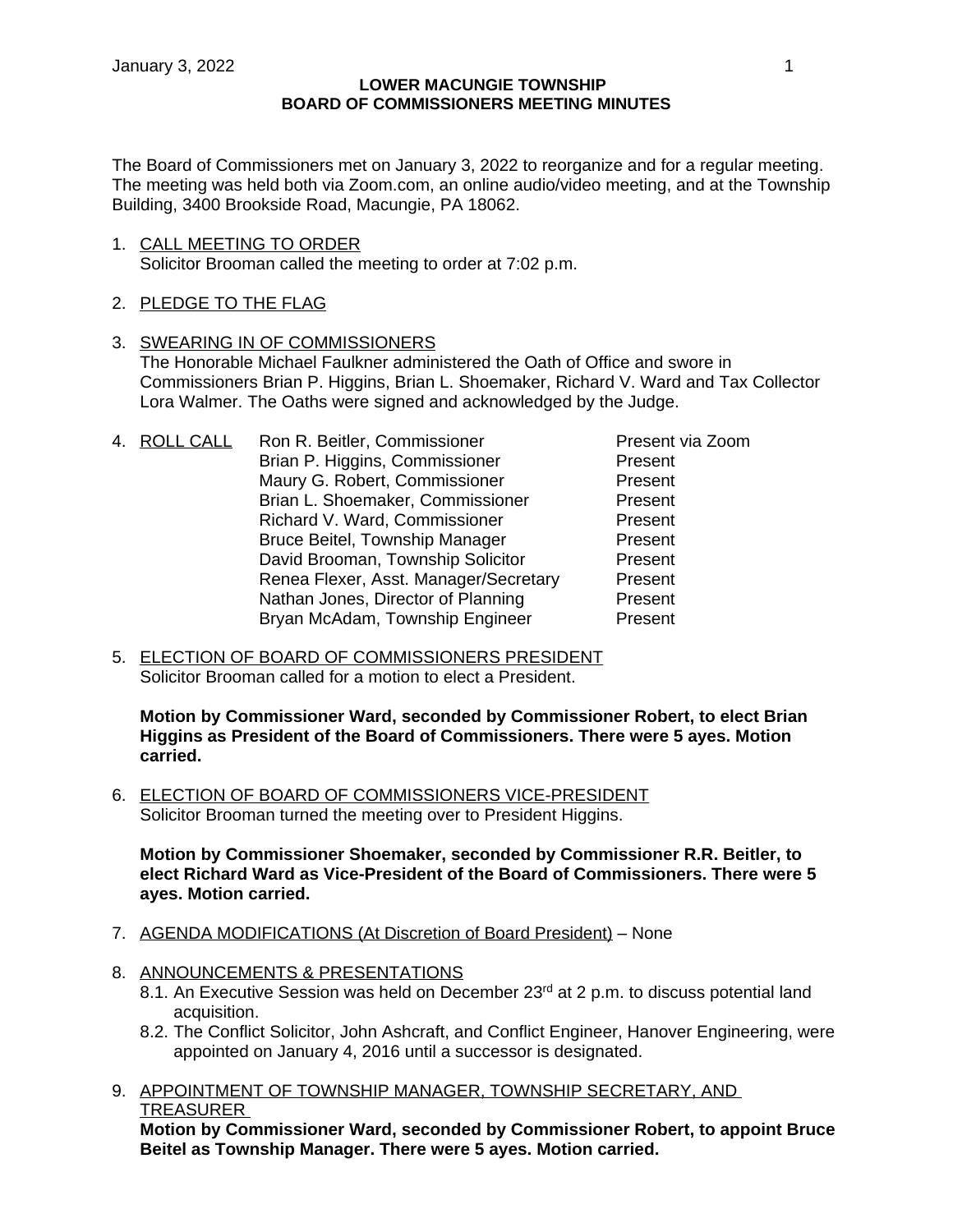**Motion by Commissioner Robert, seconded by Commissioner Ward, to appoint Renea Flexer as Asst. Township Manager/Secretary. There were 5 ayes. Motion carried.**

**Motion by Commissioner Robert, seconded by Commissioner Ward, to appoint Jeff Waltemyer as Township Treasurer. There were 5 ayes. Motion carried.**

10. APPOINTMENT OF TOWNSHIP SOLICITOR

**Motion by Commissioner Ward, seconded by Commissioner Robert, to appoint David Brooman from High Swartz as Township Solicitor. There were 5 ayes. Motion carried.**

11. APPOINTMENT OF TOWNSHIP ENGINEER

**Motion by Commissioner Robert, seconded by Commissioner Ward, to appoint Bryan McAdam from CKS Engineers as the Township Engineer. There were 5 ayes. Motion carried.**

12. APPOINTMENT OF CODE ENFORCEMENT OFFICIALS & ALTERNATE INSPECTORS **Motion by Commissioner Robert, seconded by Commissioner Ward, to appoint CKS Engineers, Inc. as Alternate Sewage Enforcement Official. There were 5 ayes. Motion carried.**

**Motion by Commissioner Robert, seconded by Commissioner Ward, to appoint KeyCodes as Commercial Building Inspector, Fire Inspector and Alternate Residential Building Inspector. There were 5 ayes. Motion carried.**

13. APPROVAL OF CHECK SIGNATORIES (2 signatures required)

**Motion by Commissioner Robert, seconded by Commissioner Ward, to authorize the President of the Board of Commissioners to serve as a check signatory. There were 5 ayes. Motion carried.**

**Motion by Commissioner Higgins, seconded by Commissioner Ward, to authorize Commissioners Richard Ward and Maury Robert to serve as check signatories. There were 5 ayes. Motion carried.**

**Motion by Commissioner Robert, seconded by Commissioner Ward, to authorize Bruce Beitel to serve as an alternate signatory in the Treasurer's absence. There were 5 ayes. Motion carried.**

## 14. HEARINGS & APPROVALS

14.1. Resolution 2022-01 – A RESOLUTION GRANTING PRELIMINARY/FINAL LAND DEVELOPMENT APPROVAL TO JAINDL LAND COMPANY, FOR THE LAND DEVELOPMENT LOCATED AT 8741 & 8899 MERTZTOWN ROAD, MERTZTOWN, PA 19539

The Mertztown Road Residential Subdivision and Land Development plan subdivides 117 acres to create 136 townhomes and 264 single detached homes with trails and generous landscaping. It will have a homeowner's association to maintain the stormwater, open space and private roads. There is a deferral to widening Locust Lane, which will be public. President Higgins is not in favor of private roads for single family homes.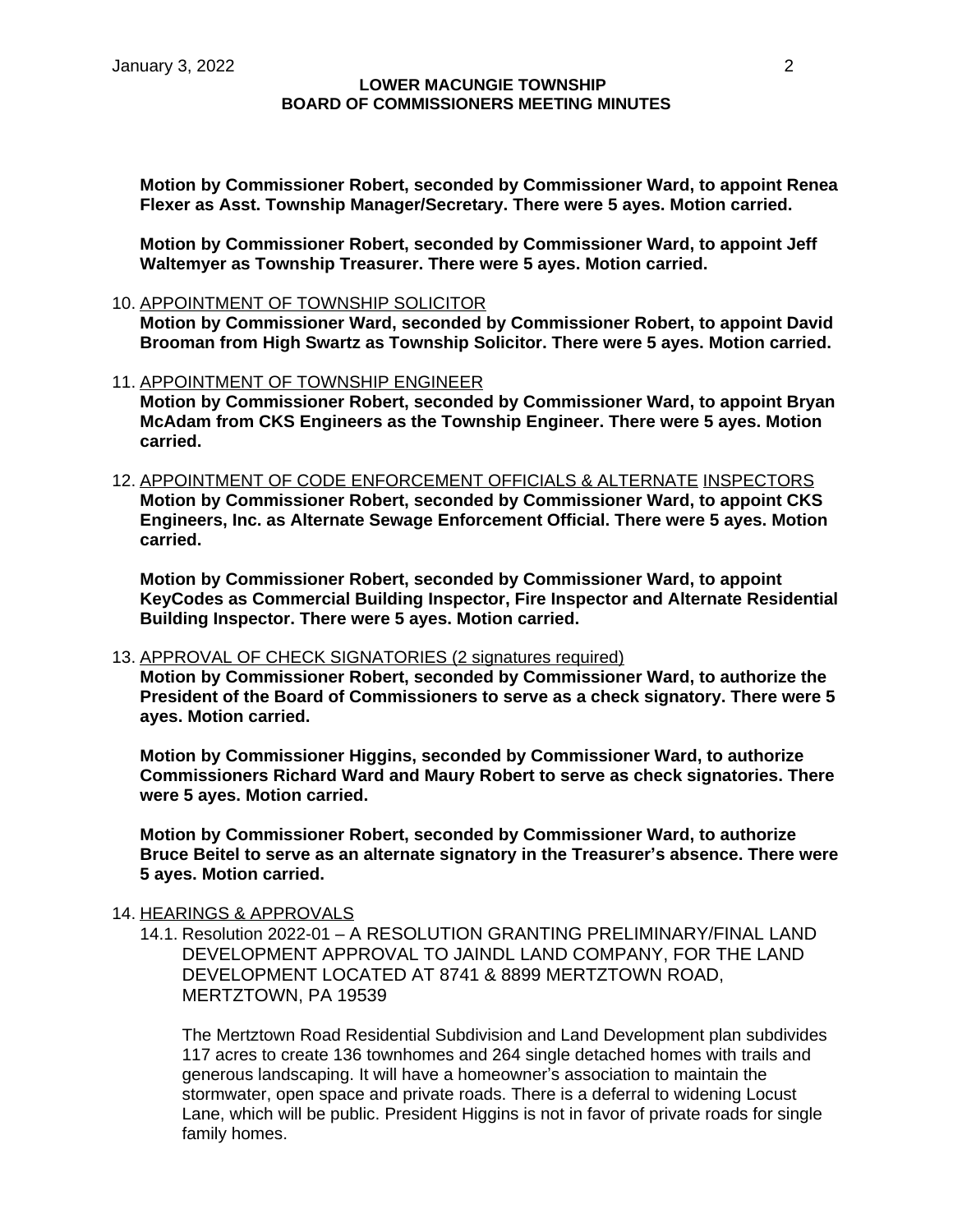## **Motion by Commissioner Robert, seconded by Commissioner Ward, to approve Resolution 2022-01. There were 5 ayes. Motion carried.**

### 15. PUBLIC COMMENT ON NON-AGENDA TOPICS – None

### 16. COMMUNICATIONS

- 16.1. William Smith, 1574 Bogie Avenue Retraction of Statement of Interest for the Zoning Hearing Board. He is the current Alternate and his term expired December 31, 2021.
- 17. APPOINTMENTS TO VARIOUS BOARDS, COMMITTEES, AND COMMISSIONS
	- 17.1. Appoint One to the Building Code Board of Appeals with a Term to Expire 1/1/2025.

**Motion by Commissioner Robert, seconded by Commissioner Ward, to reappoint Jeffrey Machik to the Building Code Board of Appeals with a term to expire January 1, 2025. There were 5 ayes. Motion carried.**

17.2. Appoint Two to the Environmental Advisory Council with Terms to Expire 1/1/2025 and One to Fill the Vacancy with a Term to Expire 1/1/2023.

**Motion by Commissioner Robert, seconded by Commissioner Ward, to reappoint Christopher Sacchi and Becky Short to the EAC with terms to expire January 1, 2025. There were 5 ayes. Motion carried.**

**Motion by Commissioner Robert, seconded by Commissioner Ward, to appoint Ellen Iobst to fill the vacancy on the EAC with a term to expire January 1, 2023. There were 5 ayes. Motion carried.**

17.3. Appointment of EAC Chair

**Motion by Commissioner Robert, seconded by Commissioner Ward, to reappoint Christopher Sacchi as Chair of the EAC. There were 5 ayes. Motion carried.**

17.4. Appoint Two to the Planning Commission with Terms to Expire 1/1/2026

**Motion by Commissioner Robert, seconded by Commissioner Ward, to reappoint Wesley Barrett and Rudy Fischl to the Planning Commission with terms to expire January 1, 2026. There were 5 ayes. Motion carried.**

17.5. Appoint One to the Vacancy Board with a Term to Expire 1<sup>st</sup> Monday in January 2023

**Motion by Commissioner Robert, seconded by Commissioner Ward, to reappoint Julie McDonell to the Vacancy Board with a term to expire the 1st Monday in January, 2023. There were 5 ayes. Motion carried.**

17.6. Resolution 2022-02 – RESOLUTION APPROVING AN APPOINTMENT TO THE LOWER MACUNGIE TOWNSHIP ZONING HEARING BOARD

**Motion by Commissioner Robert, seconded by Commissioner Ward, to approve Resolution 2022-02 reappointing Charles Ervin to the Zoning Hearing Board with a term to expire December 31, 2024. There were 5 ayes. Motion carried.**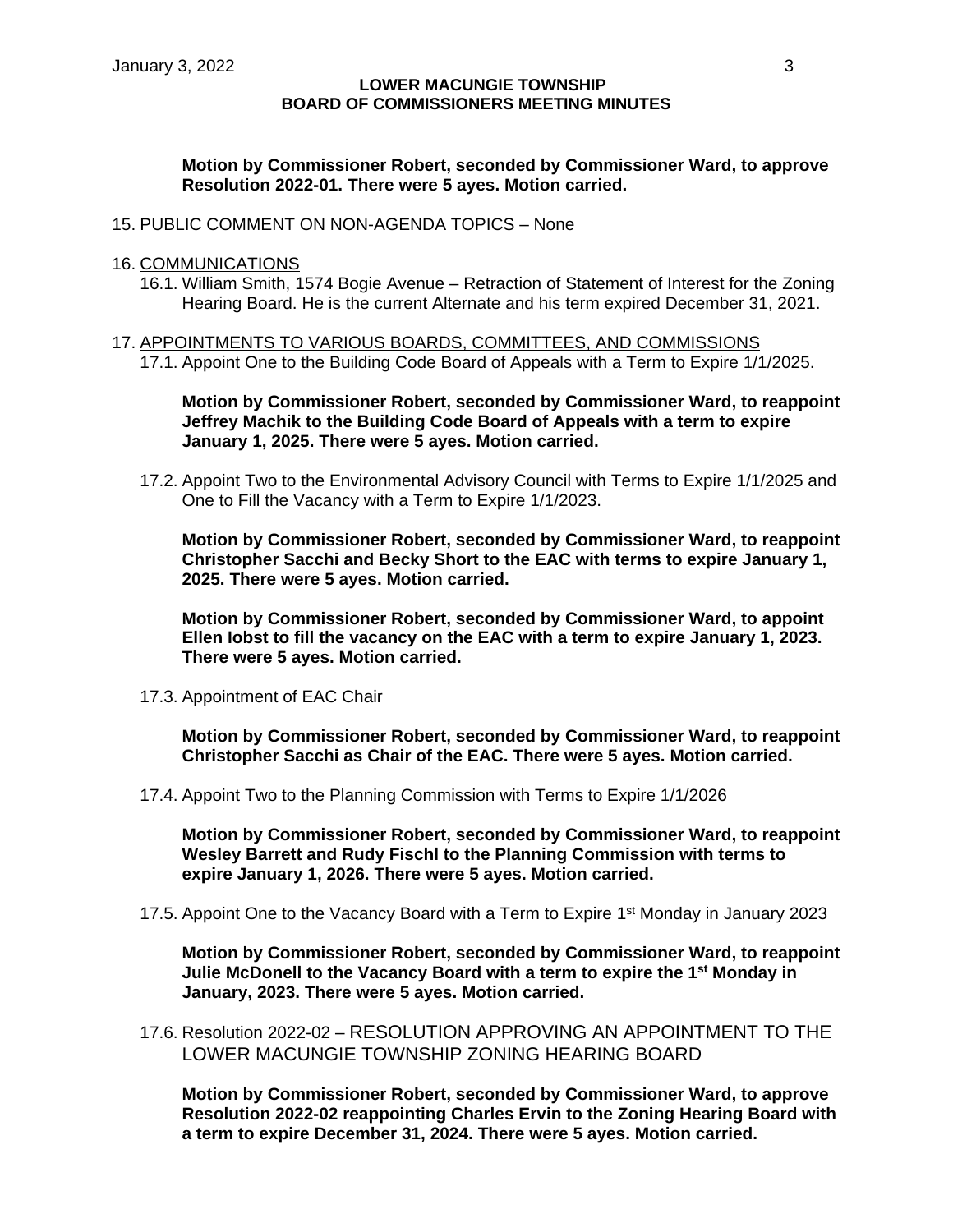18. APPROVAL OF MINUTES OF PREVIOUS MEETING(S) – Tabled until a legal review is done to see if a Commissioner can vote to approve the minutes if they were not present.

## 19. APPROVAL OF TRANSFERS, BILL LIST AND PAYROLL

| 19.1. Mr. Beitel reviewed the January 3, 2022 Bill List. |                          |               |  |  |                      |              |
|----------------------------------------------------------|--------------------------|---------------|--|--|----------------------|--------------|
| 01                                                       | General Fund             | \$602,132.03] |  |  | 37 Developers Impact |              |
|                                                          | 08 Sewer Fund            | \$14,577.24]  |  |  | 01 Payroll           | \$297,469.98 |
|                                                          | 30 Capital Projects Fund | \$14,882.60   |  |  | 36 Developers Escrow | \$84.56      |
|                                                          | 35 Liquid Fuels          | \$5,831.95    |  |  | <b>Total Funds</b>   | \$934,978.36 |

**Motion by Commissioner Robert, seconded by Commissioner Ward, to approve the January 3, 2022 Bill List as drafted. There were 5 ayes. Motion carried.**

#### 20. DEPARTMENTAL MATTERS

- 20.1. **Engineering**
	- 20.1.1. Engineer's Report Expressed appreciation for his appointment.
- 20.2. **Planning**
	- 20.2.1. Consideration of Sewer Planning Module for Mertztown Road Residential Subdivision – A 30 day comment period ended December  $31<sup>st</sup>$  and no comments were received.

**Motion by Commissioner Robert, seconded by Commissioner Ward, to approve the Sewer Planning Module for the Mertztown Road Residential Subdivision. There were 5 ayes. Motion carried.**

20.2.2. Resolution 2022-03 – A RESOLUTION REDUCING FINANCIAL SECURITY FOR THE SPRING CREEK PROPERTIES SETTLEMENT SUBDIVISION

## **Motion by Commissioner Robert, seconded by Commissioner Ward, to approve Resolution 2022-03. There were 5 ayes. Motion carried.**

20.2.3. Planner's Report – There are two Planning Commission meetings in January due to the amount of submissions and continued old business.

## 20.3. **Solicitor**

20.3.1. Solicitor's Report: 1) Expressed thanks for his appointment. 2) There are four upcoming conditional use hearings. 3) There are three of five very old security releases completed and two more are upcoming for Spring Creek Properties and Hills at Lock Ridge.

## 20.4. **Township Manager**

20.4.1. Manager's Report – None

## 21. COMMITTEE REPORTS

21.1. The next Board of Commissioner's Workshop is January  $24<sup>th</sup>$  at 6 p.m.

## 22. OTHER BUSINESS

## 22.1. **Old Business**

- 22.1.1. Crossing Guard Agreement with EPSD (Notified of No Cost Sharing)
- 22.1.2. Chapter 18 Sewers Amendment (To Be Drafted)
- 22.1.3. Chapter 23 Stormwater Amendment (To Be Drafted)
- 22.1.4. Chapter 27 Zoning Amendment, Lookback (To Be Drafted)
- 22.1.5. Public Works Collective Bargaining Agreement (Being Negotiated)